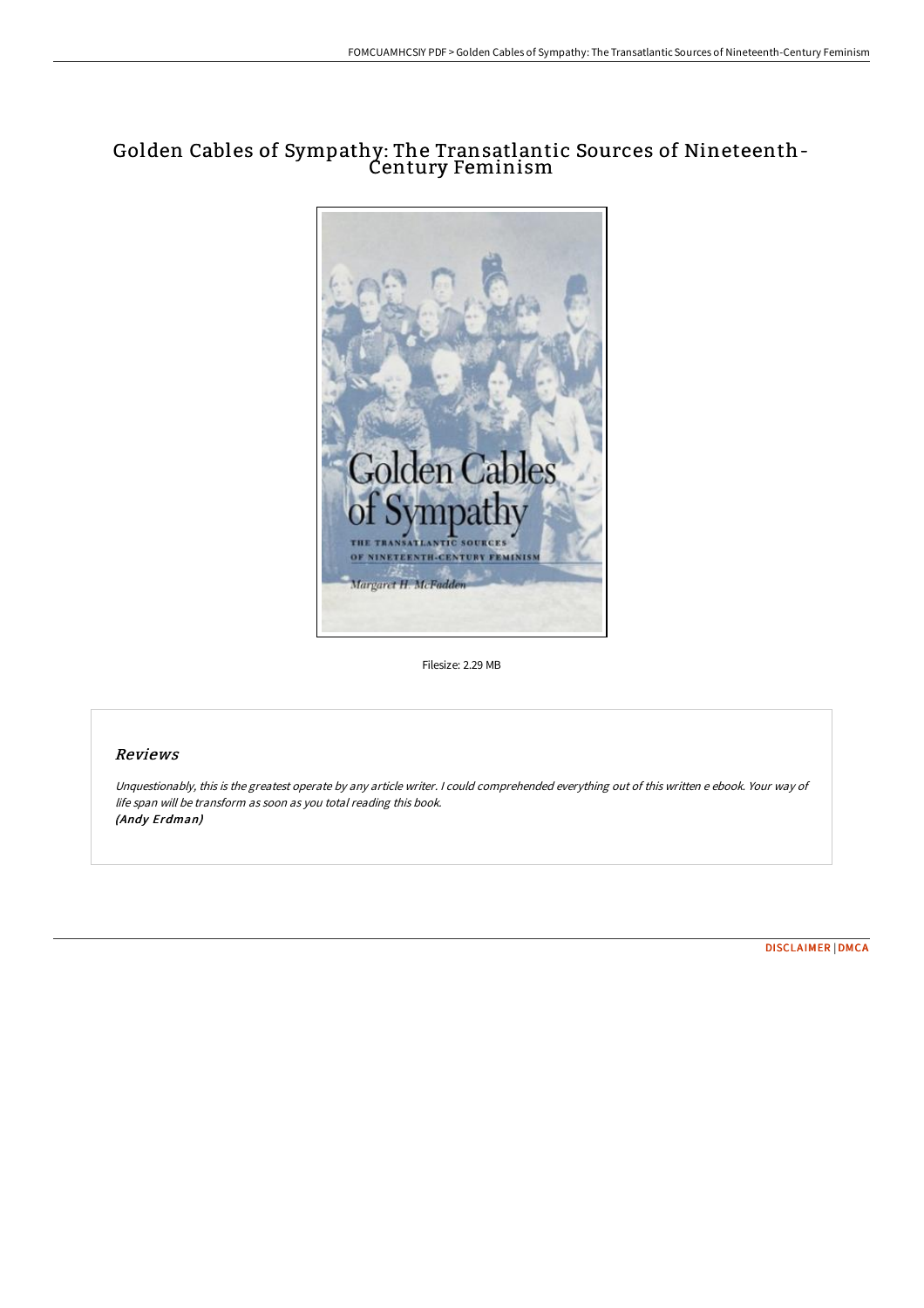## GOLDEN CABLES OF SYMPATHY: THE TRANSATLANTIC SOURCES OF NINETEENTH-CENTURY FEMINISM

**DOWNLOAD PDF** Φ

The University Press of Kentucky. Paperback. Book Condition: New. Paperback. 288 pages. Dimensions: 9.0in. x 6.0in. x 0.7in. An intricate network of contacts developed among women in Europe and North America over the course of the nineteenth century. These women created virtual communities through communication, support, and a shared ideology. Forged across boundaries of nationality, language, ethnic origin, and even class, these connections laid the foundation for the 1888 International Council of Women and formed the beginnings of an international womens movement. This matrix extended throughout England and the Continent and included Scandinavia and Finland. In a remarkable display of investigative research, Margaret McFadden describes the burgeoning avenues of communication in the nineteenth century that led to an explosion in the number of international contacts among women. This network blossomed because of increased travel opportunities; advances in womens literacy and education; increased activity in the temperance, abolitionist, and peace reform movements; and the emergence of female evangelicals, political revolutionaries, and expatriates. Particular attention is paid to five women whose decades of work helped give birth to the womens movement by centurys end. These mothers of the matrix include Lucretia Mott and Elizabeth Cady Stanton of the United States, Anna Doyle Wheeler of Ireland, Fredrika Bremer of Sweden, and Frances Power Cobbe of England. Despite their philosophic differences, these leaders recognized the value of friendship and advocacy among women and shared an affinity for bringing together people from different cultural settings. McFadden demonstrates without question that the traditions of transatlantic female communication are far older than most historians realize and that the womens movement was inherently international. No other scholar has painted so complete a picture of the golden cables that linked the women who saw the Atlantic and the borders within Europe as bridges rather than barriers to improving their...

 $\sqrt{100}$ Read Golden Cables of Sympathy: The Transatlantic Sources of [Nineteenth-Centur](http://techno-pub.tech/golden-cables-of-sympathy-the-transatlantic-sour.html)y Feminism Online A Download PDF Golden Cables of Sympathy: The Transatlantic Sources of [Nineteenth-Centur](http://techno-pub.tech/golden-cables-of-sympathy-the-transatlantic-sour.html)y Feminism